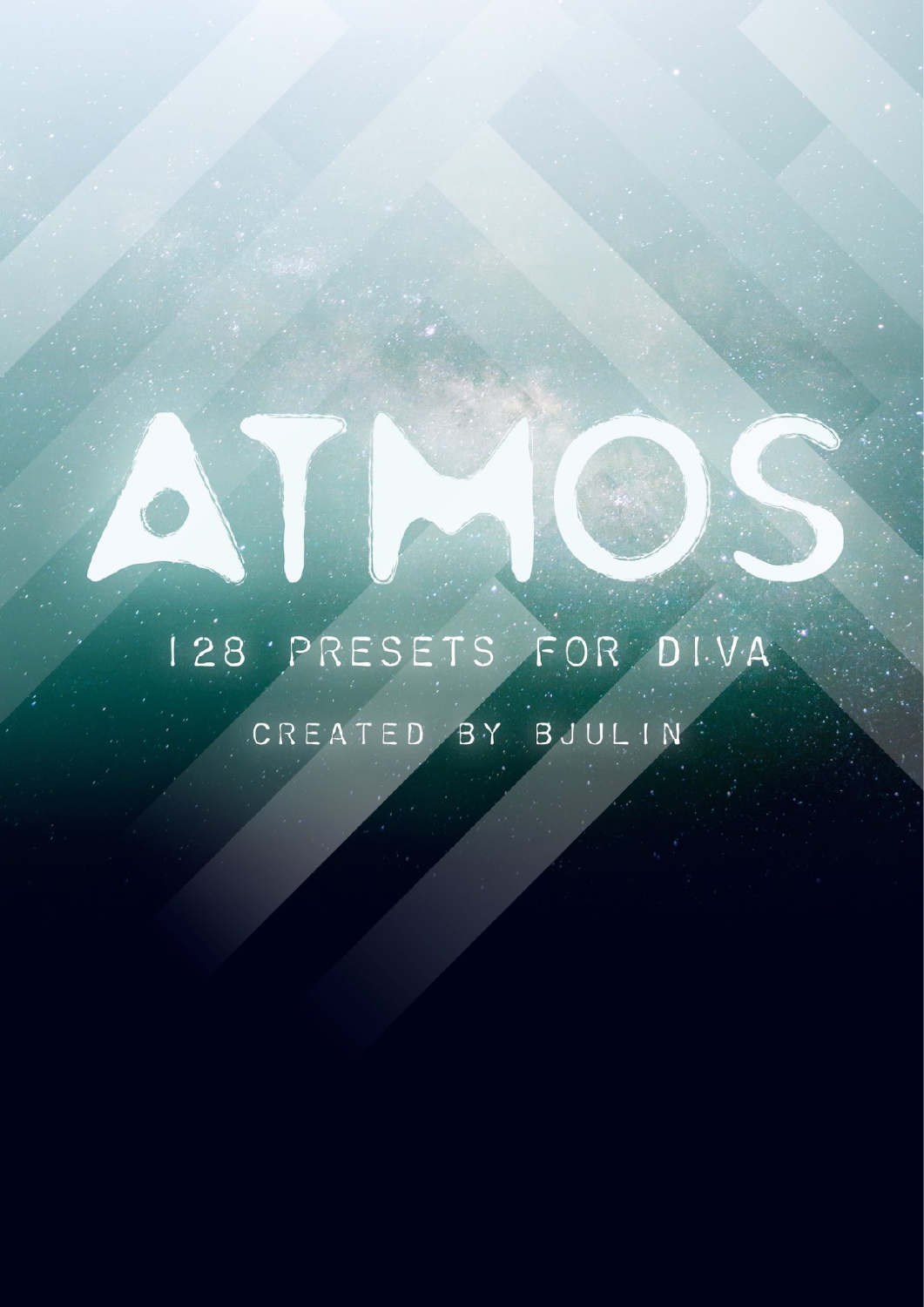### **Atmos for u-he Diva**

The name "Atmos" refers to several aspects of this soundset. In the audio world, "atmosphere" often characterises one particular kind of space, whether real or imagined. However, the word also conveys a feeling of dimension, a special sensation or fantasy. Such attributes are described in "Atmos", and that's why the presets are so well suited to ambient, chillout and other downtempo genres… although they can be used in a wider variety of styles.

Too often delay, reverb and other effects are plastered over an otherwise ordinary sound to make it appear more interesting. If the raw material is good, however, the results after adding the effects are better still. With "Atmos" I was very careful to make the basics interesting and useful before working on delay, reverb and other effects. These spaces require as much care as the raw sounds, which is why I spent a considerable time making sure that the choice of effects and their settings were appropriate and varied.

#### **Realtime Performance Control**

All sounds include performance control via modulation wheel. Some also react to note velocity and/or pressure (aftertouch) whenever appropriate. Especially the leads and plucks can be played very expressively via these controls.

I hope you have fun with **Atmos**, and I would like to thank u-he for their help in making it a reality!

Bjulin

eMail: contact@bjulin.de Website: http://bjulin.de

### **About the author**

Bjulin became interested in synthesizers at a very young age after discovering Rave music in the 1990s. Starting with trackers and moving up to full-scale DAWs, he has been producing electronic music for fun ever since. Purchasing u-he Zebra2 spurred his sound design ambitions, and he has already been offering libraries for various u-he synths and effects on his own website.

**Atmos** is his first soundset to be distributed by u-he, however – **welcome to the fold, Bjulin**!

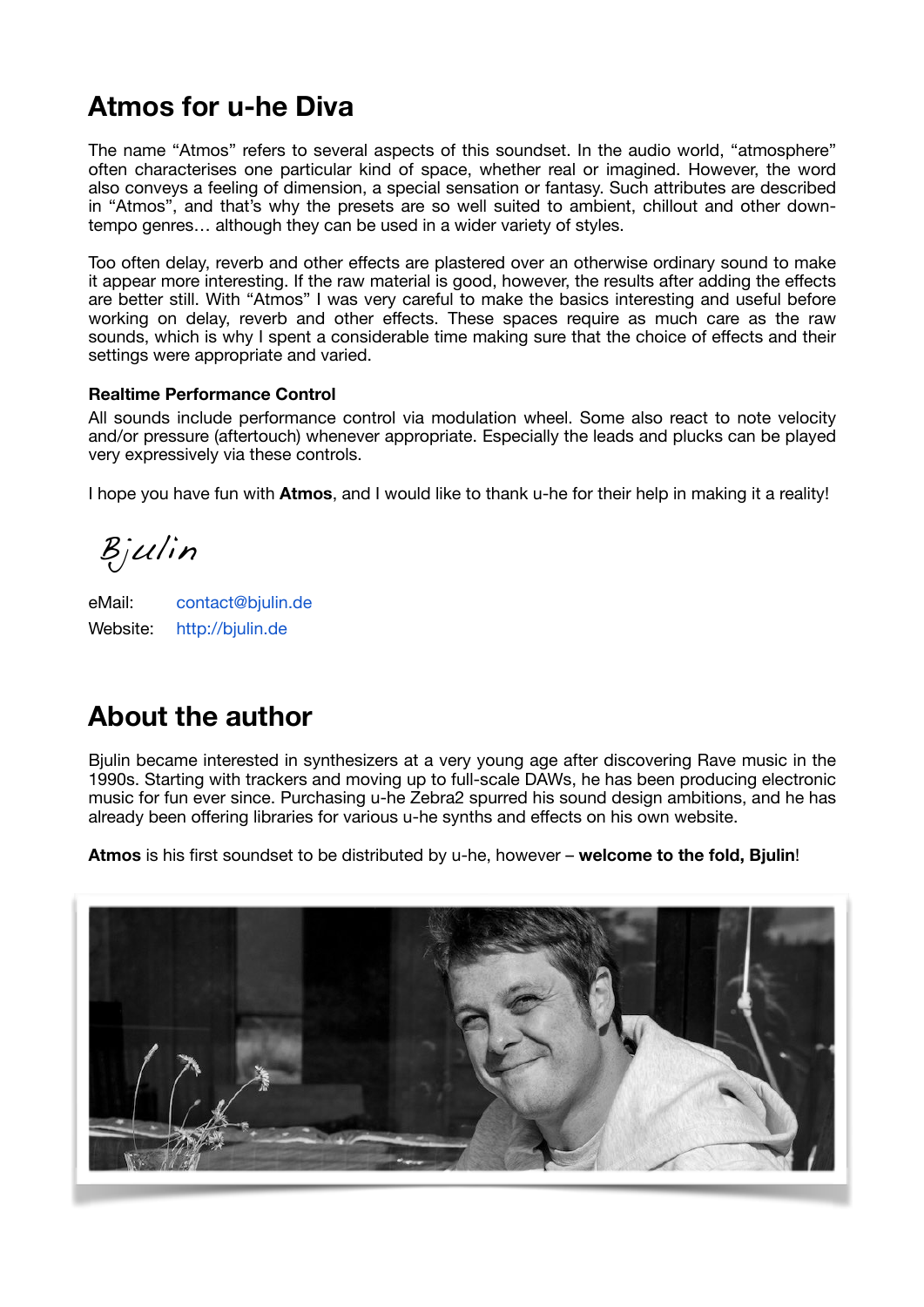# **Installation**

**Atmos** comes in two formats: The 'Atmos' folder contains normal .h2p files which are recognised in Diva's own browser, while the 'Atmos (NKS)' folder contains Native Kontrol Standard files. If in doubt, install the regular version only.

#### **Regular version**

You can install Atmos anywhere within Diva's 'Local' folder. Mac owners can use the extra 'User' folder as alternative location.

- Load an instance of Diva into your DAW and click on the PATCHES button
- In Diva's directory panel, right-click on 'Local' and select 'reveal in Finder' (Mac) or 'open in Explorer' (PC)
- Copy the 'Atmos' folder into the 'Diva' folder you have just revealed
- Back in Diva's own browser, right-click on 'Local' again and select 'refresh'

Assuming Diva was originally installed using the default paths, it will recognise and display presets in the following locations (remember to 'refresh'):

#### **Windows**

'Local' *…VstPlugins\u-he\Diva.data\Presets\Diva\* 

## **macOS**

'Local' *MacHD/Library/Audio/Presets/u-he/Diva/* 'User' *~/Library/Audio/Presets/u-he/Diva/* 

#### **NKS version**

Simply copy the folder 'Atmos (NKS)' into the following location:

**Windows** *(YOUR PLUG-IN PATH) \u-he\Diva.data\NKS\Diva\* **macOS** *MacHD/Library/Application Support/u-he/Diva/NKS/Diva*

Alternatively, select Diva in your Komplete Kontrol host, right-click on the search result list and select 'Find in Explorer/Finder' to open the NKS presets folder.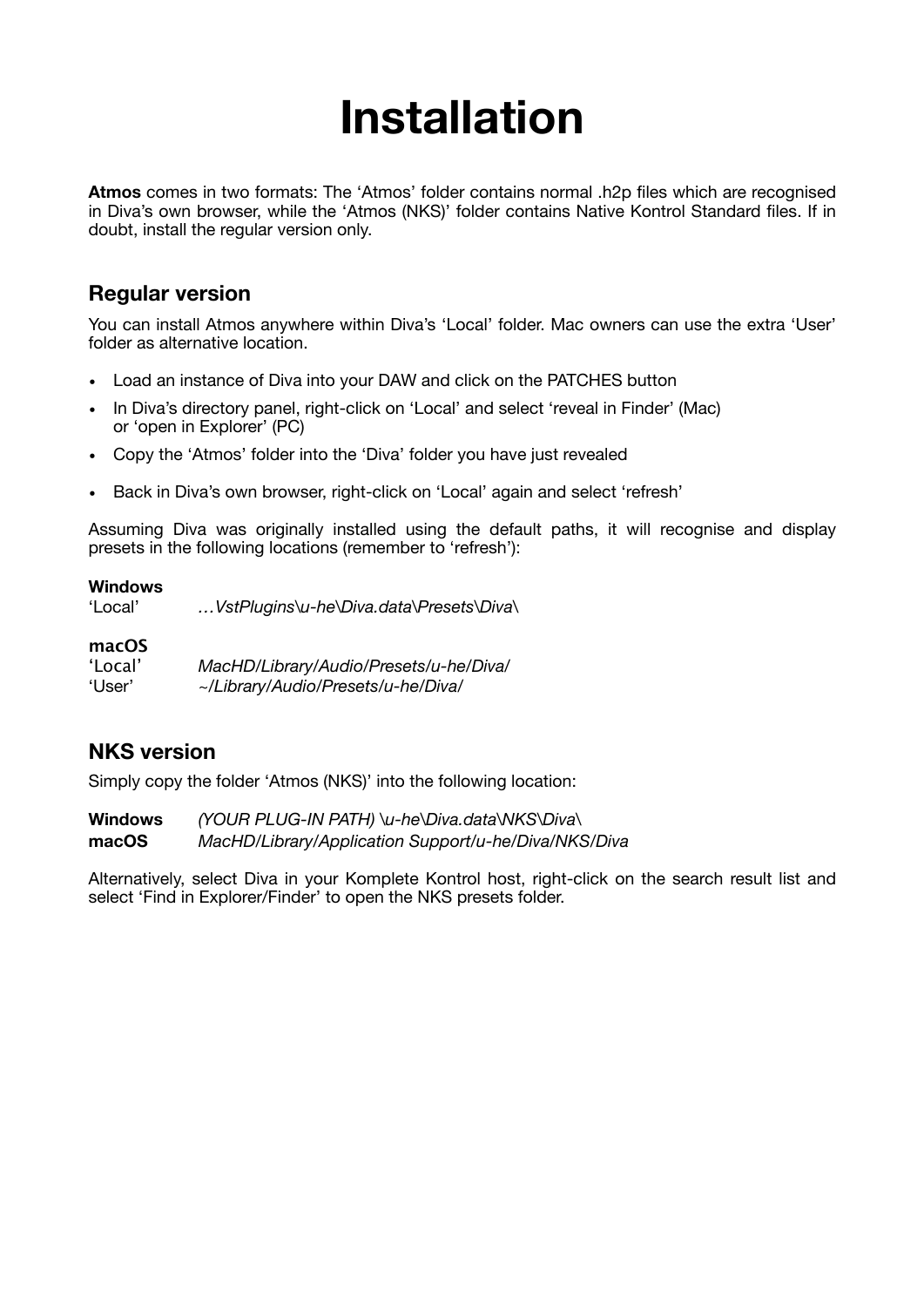# **List of Presets**

| <b>ARPS</b>   |                     |
|---------------|---------------------|
| Air           | Interplanetary      |
| Barrage       | Lava Dome           |
| Bedlam        | Malfunction         |
| <b>Breach</b> | Molecular Mass      |
| <b>Breeze</b> | <b>Night Shower</b> |
| Cloud         | Oxygen              |
| Earth         | Phenomena           |
| Empyrean      | Pressure            |
| Firmament I   | Rain                |
| Firmament II  | Solar Constant      |
| Galaxy        | Synoptic            |
| Humidity      | Vapor               |
| Imperial      | Wormhole            |
| Infrared      |                     |

| <b>BASSES</b> |              |  |
|---------------|--------------|--|
| <b>Below</b>  | Venue        |  |
| Corridor      | Vulcan       |  |
| Earthquake    | Magnet       |  |
| Eruptions     | Radion       |  |
| Galavnium     | Ridge        |  |
| Gust          | Solar Flare  |  |
| Leaded Loam   | <b>Tense</b> |  |
| Torrent       | The Bed      |  |

| <b>FX</b>  |             |  |
|------------|-------------|--|
| Blaze      | Refraction  |  |
| Blowout    | Storm       |  |
| Cyclone    | Tornado     |  |
| Divergence | Tremor      |  |
| Impact     | Waft        |  |
| Mid-Air    | Wind Energy |  |
| Paragrele  |             |  |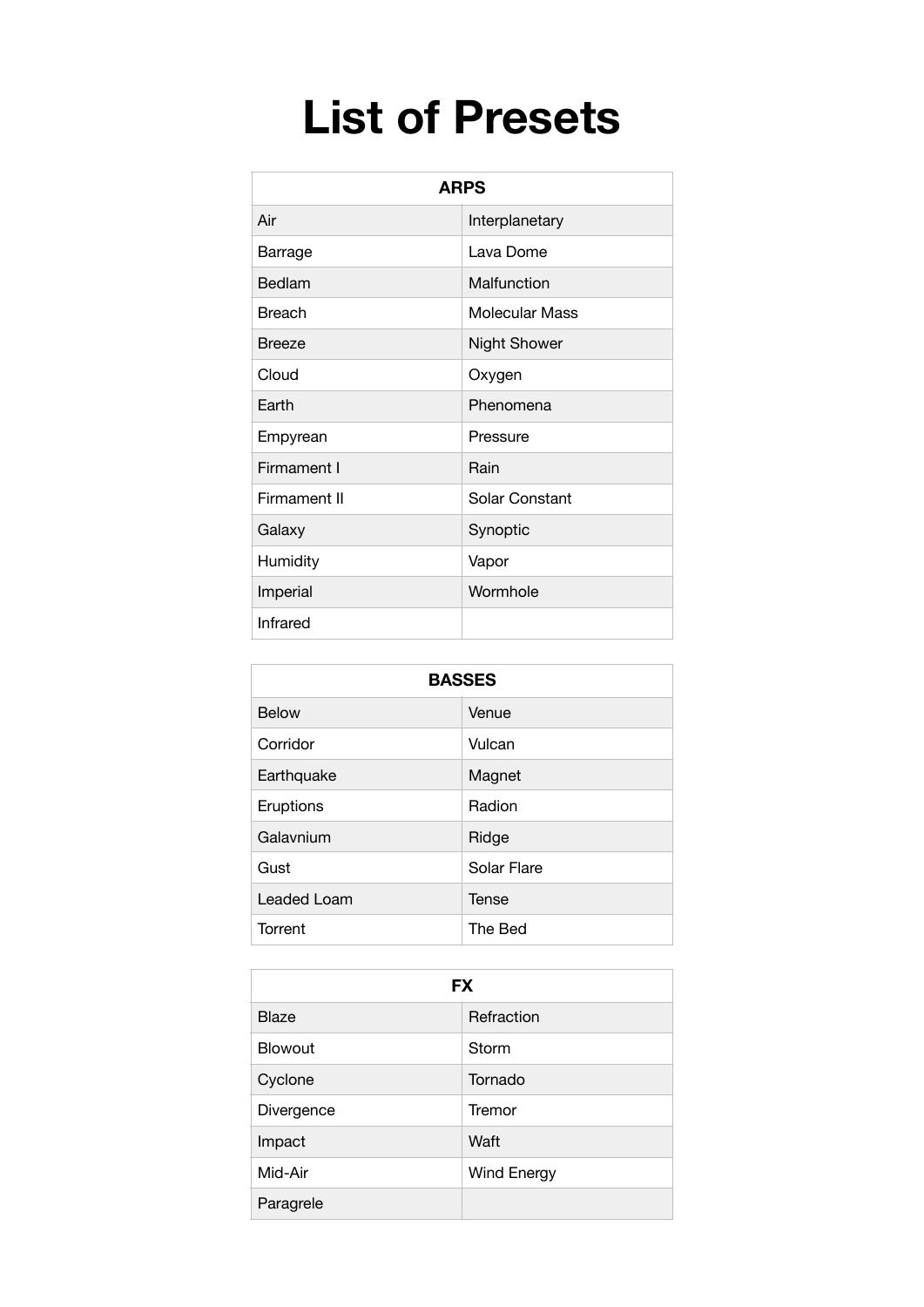| <b>LEADS</b>      |            |
|-------------------|------------|
| Air Mass          | Hydrospace |
| Aureole           | Ionisation |
| Barricade         | Roar       |
| Celestial         | Seasons    |
| Corposant         | Sky        |
| Cosmos            | Southern   |
| Ethos             | Spectrum   |
| Flare             | Spurt      |
| Geomagnetic Storm | Subtropic  |
| Grotto            | Wind       |
| Haze              |            |

| <b>PADS</b>         |                       |  |
|---------------------|-----------------------|--|
| Aeroscopy           | Origin                |  |
| Aurora              | Ozone                 |  |
| <b>Discovery</b>    | Perimeter             |  |
| Forecast            | Planetary             |  |
| Gases               | <b>Shooting Stars</b> |  |
| Her Royal Highness  | Smog                  |  |
| Horizon             | Steam                 |  |
| Landslide           | Stormclouds           |  |
| <b>Light Breeze</b> | Stratosphere I        |  |
| Majesty             | Stratosphere II       |  |
| Nitrogen            | <b>Sweet Nose</b>     |  |
| Ocean               |                       |  |

| <b>PLUCKS</b> |            |  |
|---------------|------------|--|
| Aerial        | Heavens    |  |
| Alpine Flora  | Hemisphere |  |
| <b>Breath</b> | Mountains  |  |
| <b>Burst</b>  | Paths      |  |
| Climate       | Sastrugi   |  |
| <b>Diver</b>  | Surface    |  |
| Glimmer       | Vault      |  |
| Hailstorm     | Zephyr     |  |